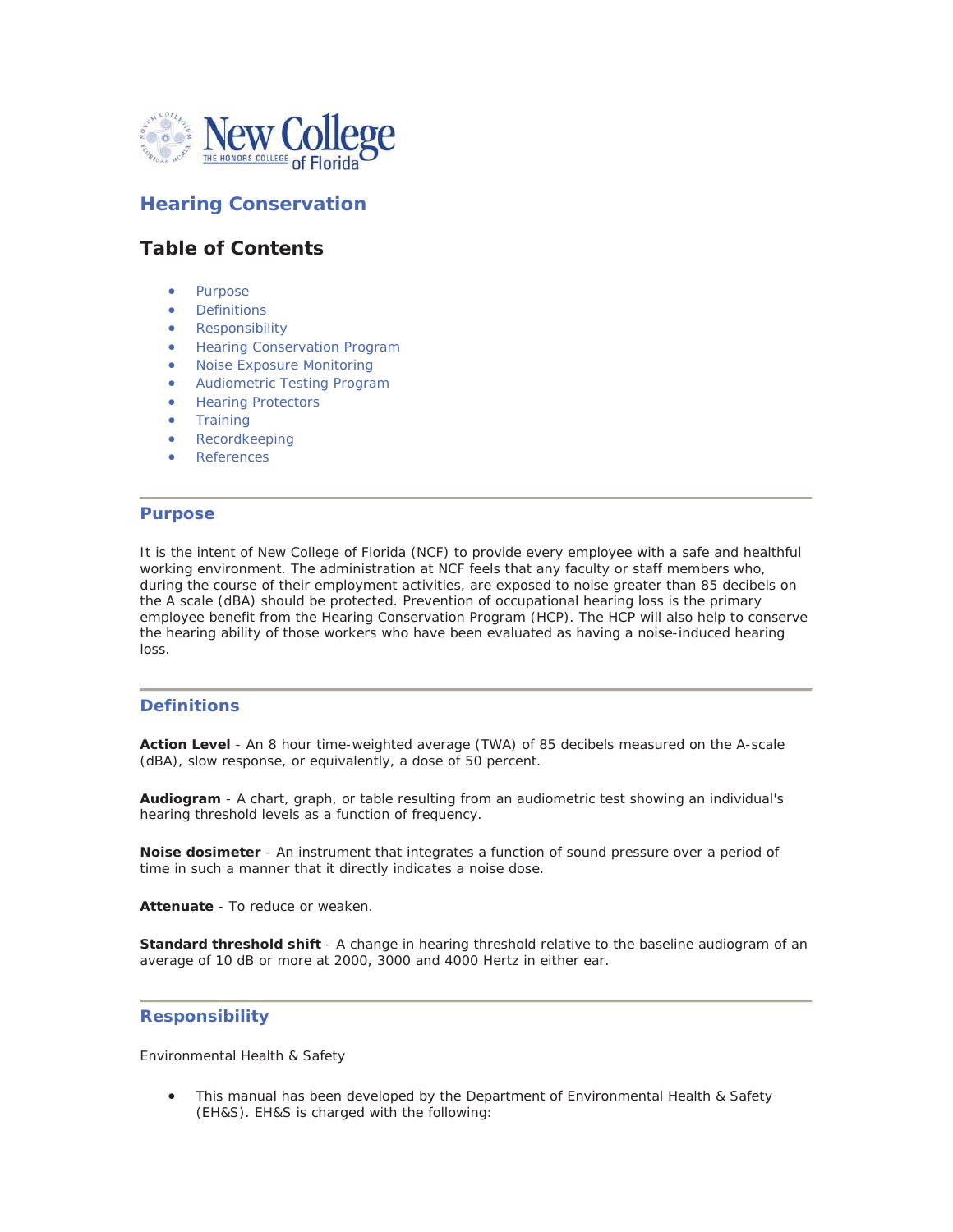- Administering the Program for NCF and for reviewing the Program on an annual basis to ensure its effectiveness.
- Conduct noise monitoring upon request from the individual departments that are concerned with loud noises in their units.
- Training will be provided or contracted by EH&S.
- Assist departments in choosing and fitting hearing protection devices.
- Recordkeeping.
- Coordinate with local Audiologist for to provide services to NCF.

Individual Departments

- Identify potential areas of concern. EH&S will then monitor to determine which work areas or procedures require participation in the Hearing Conservation Program.
- At no cost to the employee, provide at-risk individuals with baseline audiograms and annual audiogram follow-ups.
- At no cost to the employee, provide a choice of hearing protection devices (earplug or earmuff) and ensure that they are being worn.
- Budget for annual hearing tests and hearing protection.

## **Hearing Conservation Program**

When EH&S determines that an employee is exposed to noise equal to or greater than an 8 hour time weighted average (TWA) of 85 dBA (slow response) or, equivalently, a dose of 50 percent, the employee's department shall institute the Hearing Conservation Program.

The preferred method of hearing conservation is to control noise at its source through changes in machinery or equipment, changes in manual or mechanical materials handling, installing controls on vibrating surfaces, enclosing machinery, dampening with absorbents, insulating rooms, administrative controls, or other engineering controls.

The key elements to an effective Hearing Conservation Program are:

- Noise exposure measurements
- **•** Engineering and administrative noise exposure control
- Personal hearing protection
- Baseline and annual audiograms
- **Training**

#### **Noise Exposure Monitoring**

The supervisor is responsible for identifying potentially harmful noise levels at the work site. The supervisor may suspect potentially harmful noise levels when noise at the work site routinely interferes with verbal communication; when noise routinely startles, annoys, or disrupts an employee's concentration; or when it is the suspected cause of noticeable hearing loss or pain.

When the supervisor suspects harmful noise levels, s/he must contact EH&S. EH&S will then measure the noise level at the work environment.

When information indicates that any employee's noise exposure may equal or exceed an 8 hour TWA of 85 dBA, monitoring will be conducted to document the exposure and decide whether or not the employee is to be included in the HCP.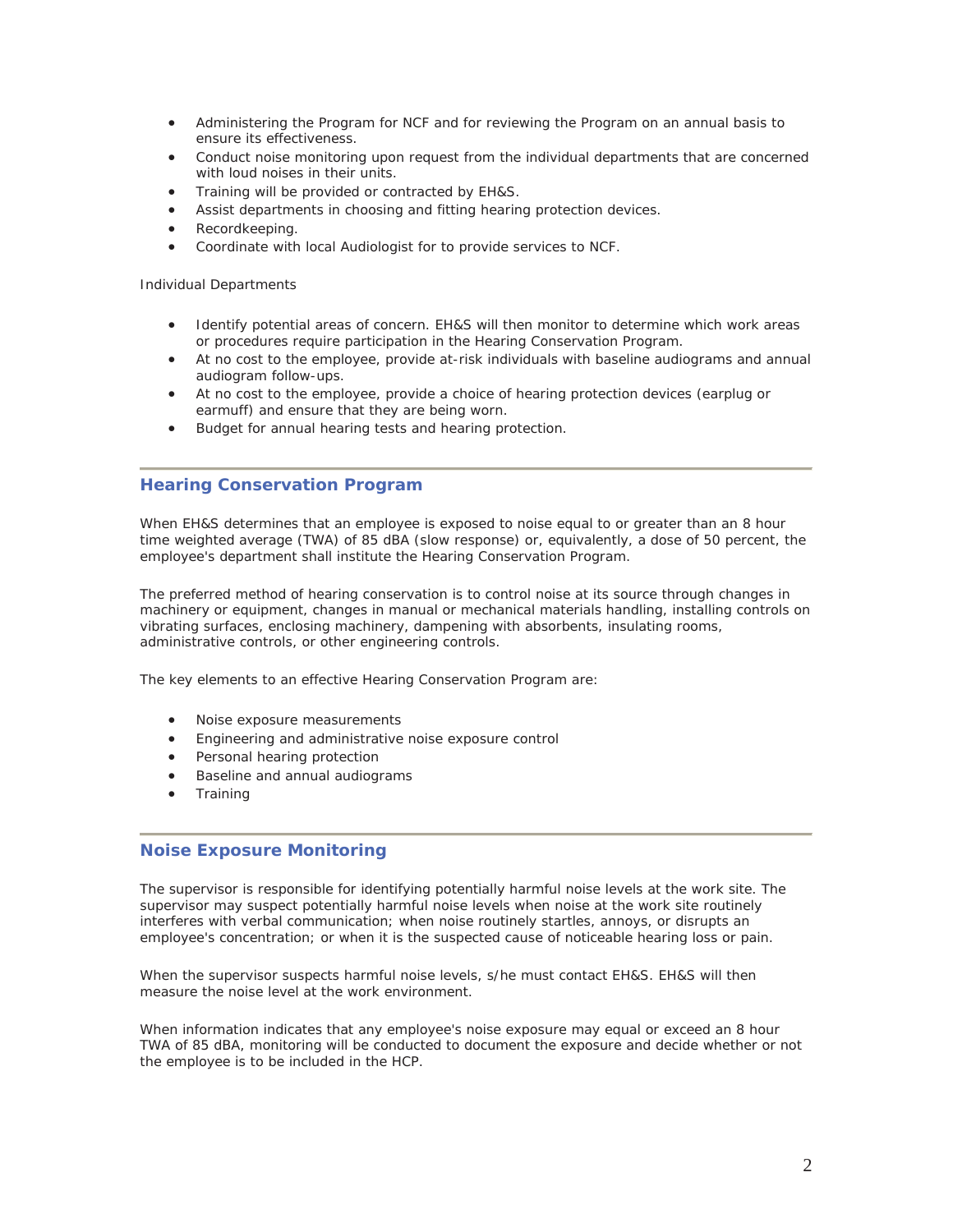Representative sampling may be conducted to assure that all affected employees who need to be included in the HCP are identified. The monitoring will be conducted using area noise meters or personal noise dosimeters, as appropriate.

Monitoring will be repeated whenever a change in production, process, equipment or controls increases noise exposures to the extent that:

- Additional employees may be exposed at or above the action level, or
- The attenuation provided by hearing protectors being used by employees may be rendered inadequate.

Employees who are exposed at or above an 8 hour TWA of 85 dBA will be notified of the results in writing.

Each employee or their representative shall be given the opportunity to observe any noise measurements as they are being conducted.

All continuous, intermittent and impulsive sound levels from 80 dB to 130 dB will be integrated into the noise measurements.

| <b>Fellinssible Noise Exposures</b> |                                 |
|-------------------------------------|---------------------------------|
| Duration per day, hours             | Sound level, dBA, slow response |
| 8                                   | 90                              |
| 6                                   | 92                              |
|                                     | 95                              |
| 3                                   | 97                              |
| 2                                   | 100                             |
| 1.5                                 | 102                             |
|                                     | 105                             |
| 0.5                                 | 110                             |
| $0.25$ or less                      | 115                             |

## **Permissible Noise Exposures**

### **Audiometric Testing Program**

All employees that are exposed to a TWA of 85 dBA or greater will be included in the audiometric testing program. This consists of a baseline audiogram and annual audiograms thereafter.

The audiometric testing program will be conducted by a NCF Contract clinic. Audiometric tests and evaluations shall be conducted by a qualified physician, otolaryngologist, audiologist, or a certified technician.

Each annual audiogram will be evaluated by the Clinic to determine if a standard threshold shift has occurred. If a standard threshold shift has occurred, a retest will be given within 30 days. The audiograms will be reviewed and a determination will be made whether there is a need for further evaluation, or recommendations will be made.

# **Hearing Protectors**

Hearing protectors shall be worn by any employee who is exposed to an 8 hour TWA of 85 dBA or greater and who:

- Has not yet had a baseline audiogram.
- Has experienced a standard threshold shift.

Hearing protectors shall also be worn by any employee (or visitor) who enters an area where hearing protectors are required.